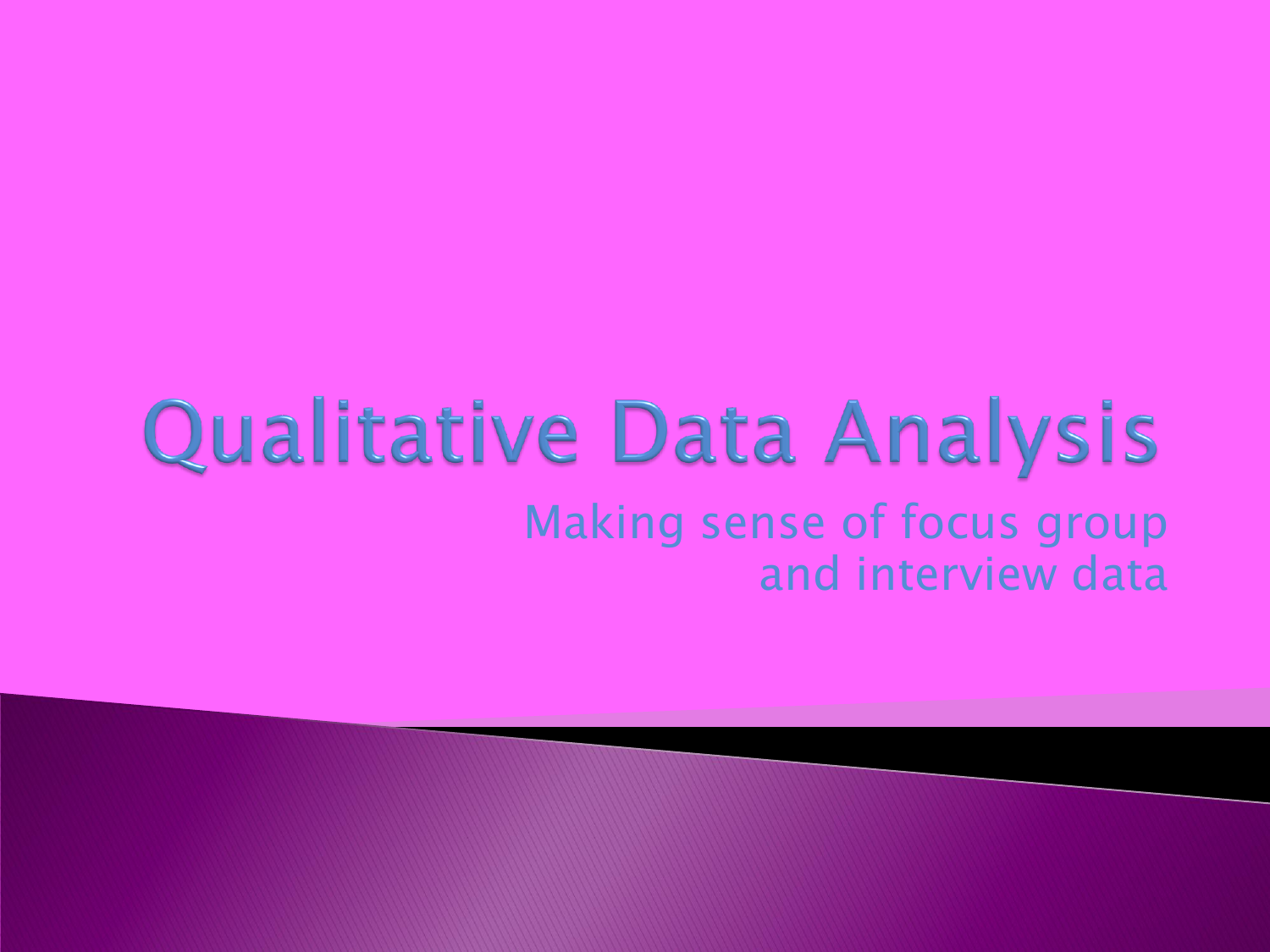## Qualitative Research: Some Fundamental Assumptions

- **Auxiliarity Cuantitative Cuantitative** Cuantitative Cuantitative Cuantitative Cuantitative
- **Knowledge is**
- **absolute** relative relative
- about finding cause-and-effect links unique and context-dependent
- 
- **Research questions are**
- 
- $\rightarrow$  tested empirico-analytically explored by a variety of means
- **analyzed using numbers** analyzed using language analyzed using language
- 
- Research conditions require
- validity through control of variables participants' validation
- $\rightarrow$  reliability through test and retest attention to context
- 
- Problem areas for research
- are reduced to smallest parts are part of the whole context
- Findings
- $\rightarrow$  are quantified in numbers are qualified in words
- need to be significant statistically because to not make absolute claims
- 
- 
- Outcomes include
- description, prediction and change description, meaning and change

**deductive often inductive** 

**hypothesized left open as tentative ideas**  $\rightarrow$  interpreted as mathematical relations interpreted as language relations, e.g., themes, critiques

objectivity without human distortion valuing subjectivity without imposing prejudices

 $\triangleright$  can be predictive provide insights to possibilities  $\rightarrow$  claim to be generalizable are specific to local phenomena, which may be transferable

Differences in quantitative and qualitative research (Taylor 1995)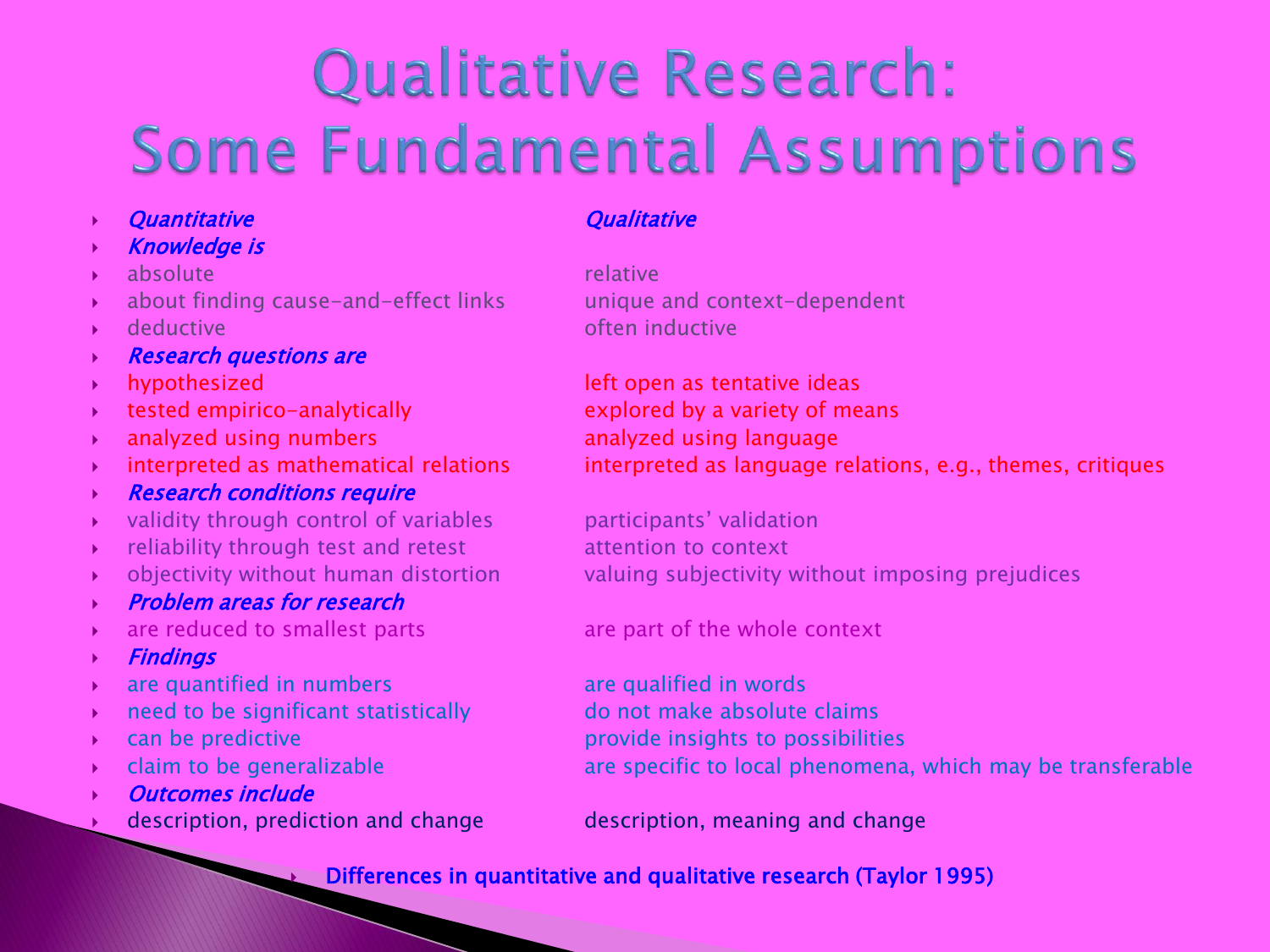### Qualitative Research: Some Fundamental Assumptions

#### Differences in interpretive and critical methodologies

Methodologies are the theoretical assumptions that underlie the choice of qualitative data collection and analysis methods and processes

#### Qualitative Interpretive Methodologies Qualitative Critical Methodologies

Describe human experiences and contexts Describe and critique human experiences

Examples: **Grounded Theory Action Research Action Research Historical Research Feminist Research Feminist Research Phenomenology** Discourse Analysis

to raise awareness and cause change and contexts to question and unsettle the status quo and cause change intentionally

Ethnography Critical Ethnography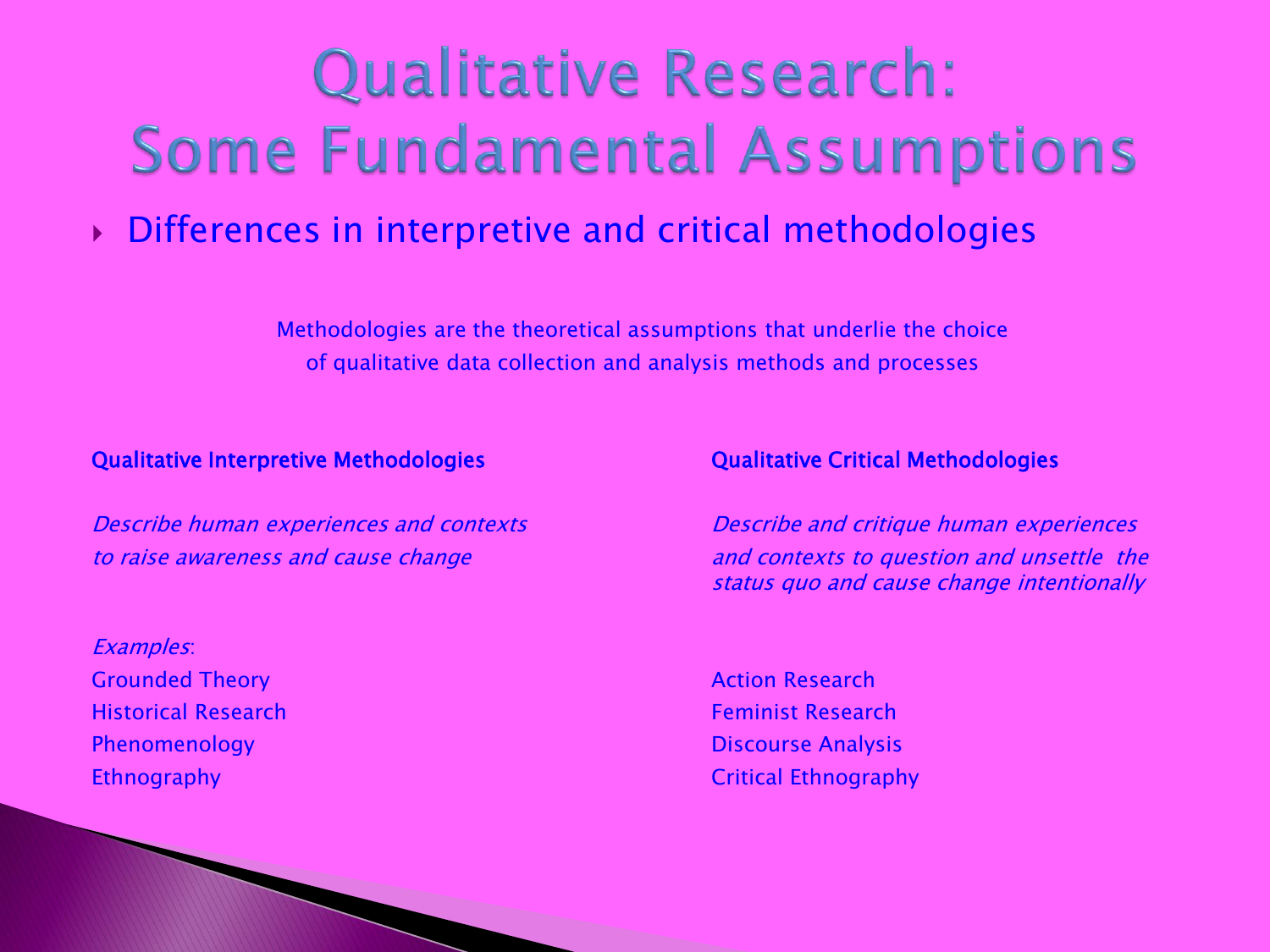## **Qualitative Research:** Some Fundamental Assumptions

 Data analysis methods vary, to suit the research objectives and the data collection methods, e.g.:

|    | <b>Methods</b>             | <b>Possible analysis methods</b>                                                  |
|----|----------------------------|-----------------------------------------------------------------------------------|
|    | <b>Archival searches</b>   | Content analysis, discourse analysis                                              |
| k. | <b>Artistic expression</b> | Individual/group creative analysis and interpretation                             |
| Ы  | <b>Fieldwork</b>           | Thematic analysis, discourse analysis, critique                                   |
|    | <b>Focus group</b>         | Individual/group issues identification, thematic analysis, discourse<br>analysis  |
|    | <b>Group work</b>          | Individual/group issues identification, thematic analysis, discourse<br>analysis  |
|    | <b>Interviews</b>          | Manual and/or computer assisted thematic analysis, software systems<br>analysis   |
|    | Journal entries            | Reflective analysis, individual/group issues identification, thematic<br>analysis |
|    | Literature reviews         | Literature critique                                                               |
|    | <b>Mixed methods</b>       | Mixture of congruent methods                                                      |
| U. | <b>Observation</b>         | Individual/group issues identification, thematic analysis, discourse<br>analysis  |
|    |                            | Individual/group creative analysis and interpretation                             |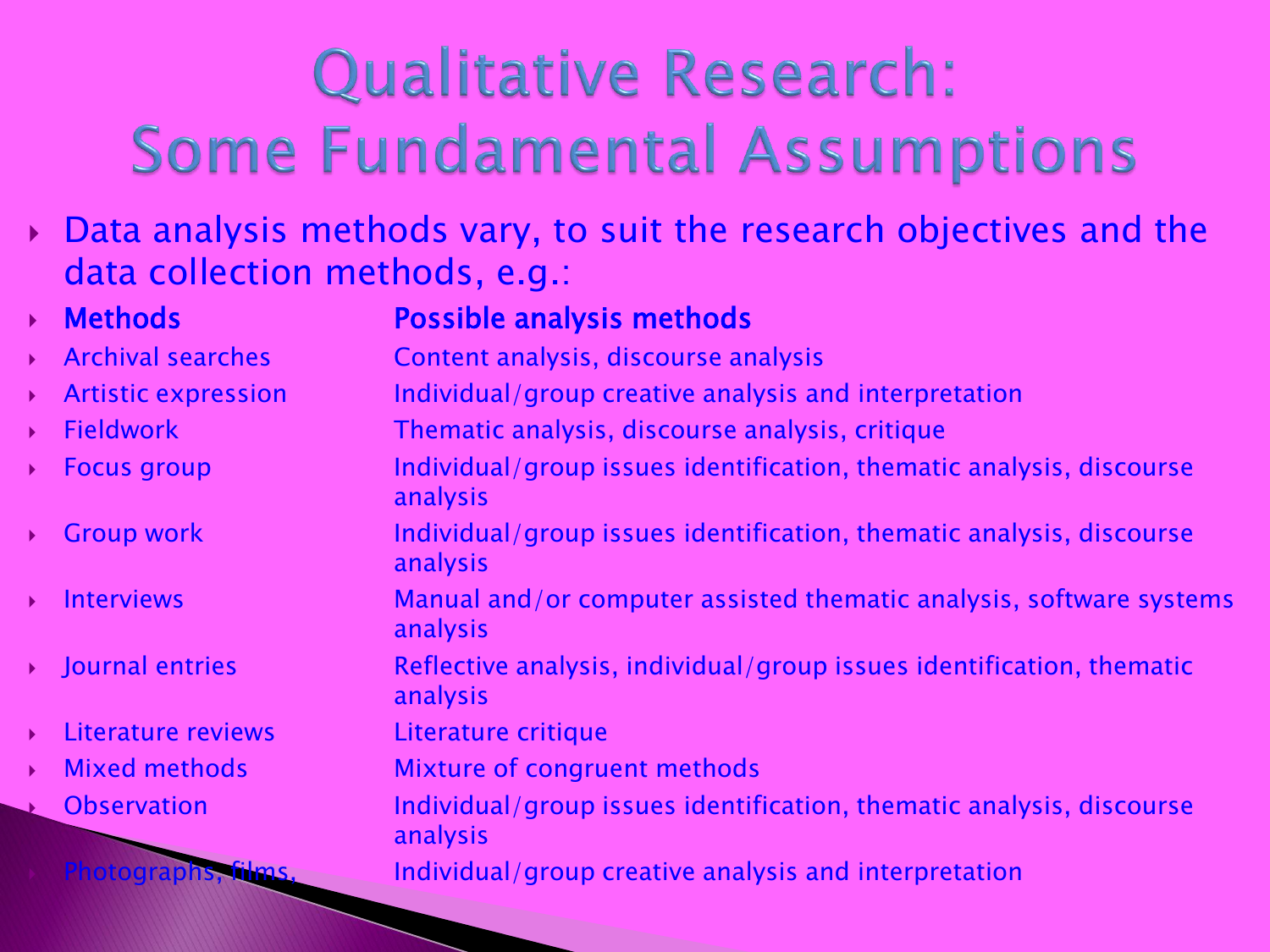#### **Focus Group Data Analysis**

- There is no one or best way of undertaking data analysis in focus groups, rather the chosen analysis method needs to "fit" the data collection method.
- $\rightarrow$  *How* groups manage their group work analyzes depends on the type of group and why they were formed (according to the research project's aims, objectives and questions).
- ▶ You can use:
- Individual/group issues identification
- **▶ Thematic analysis**
- Discourse analysis (if you have set the project up according to this methodology)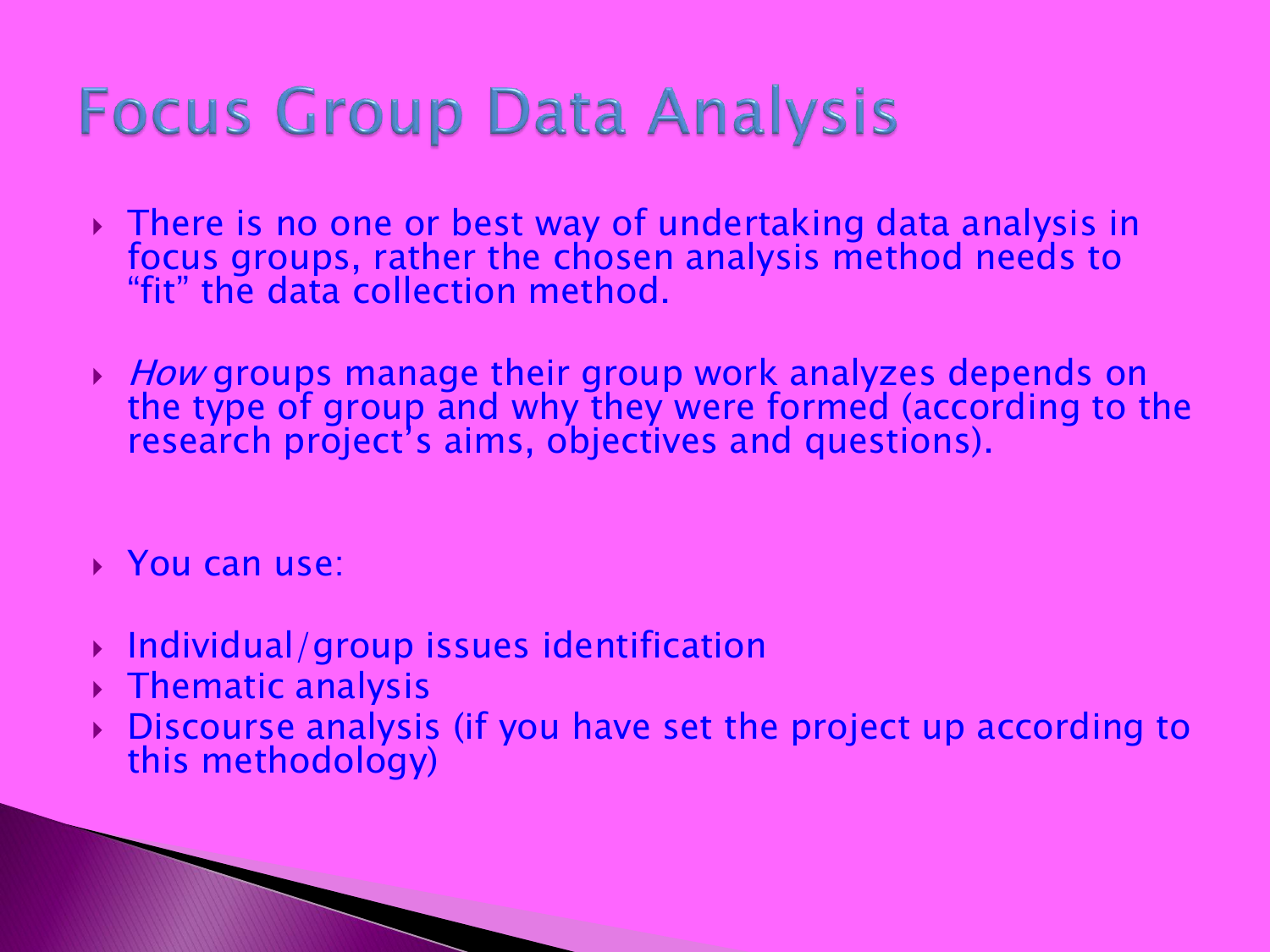#### **Focus Group Data Analysis:** Individual

- The researcher (having also acted as the focus group facilitator, preferably) can choose to "take away" the collected data, to make sense of it.
- What the individual researcher does to make sense of the focus group data, depends on the nature of the data.
- If the intention is to do a thematic analysis of the data, they need to be in sufficient depth and breadth to work effectively on the audiotaped transcripts, or very well written meeting notes.
- If there are sufficient data, the method is as for an interview transcript, which we"ll overview later in this presentation.
- If the intention is to do a broad compilation of emergent ideas, then the method is simpler, and involves the identification of broad of like categories, e.g., financial, political, cultural classifications.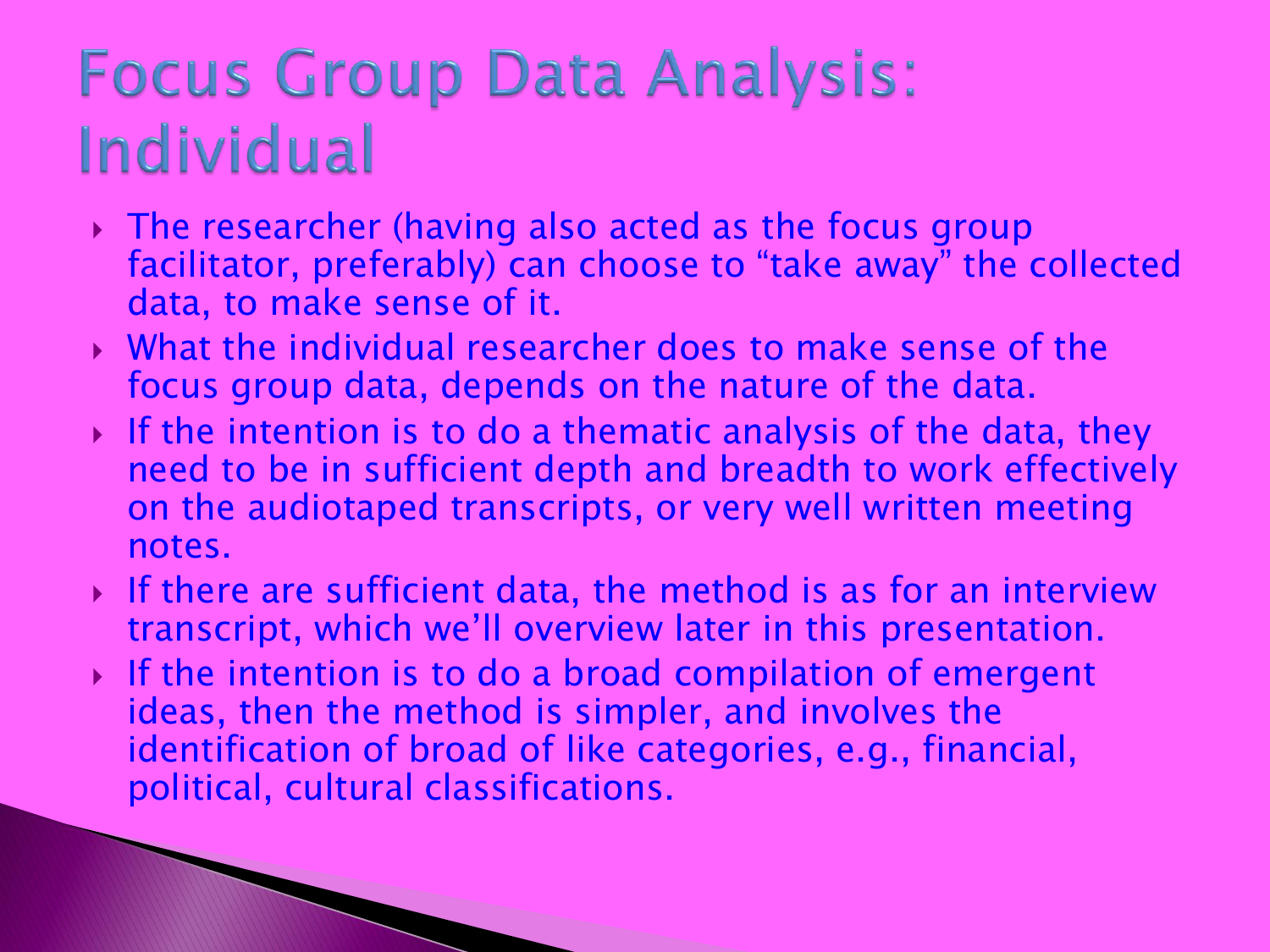### Focus Group Data Analysis: Group

- The success of collective data analysis lies in the richness of the data collected.
- Some methods for collecting group information may include note-taking, meeting minutes, reflective logs, audiotaping, videotaping, and/or by collective review processes at the end of the session.
- Encourage the group to generate ideas and write them clearly on view, e.g., on an overhead transparency sheet, a computer document projected onto a screen, a whiteboard, and/or large sheets of paper.
- Members discuss the ideas, and decide collectively on the key ideas/groupings/insights/discourses by general agreement.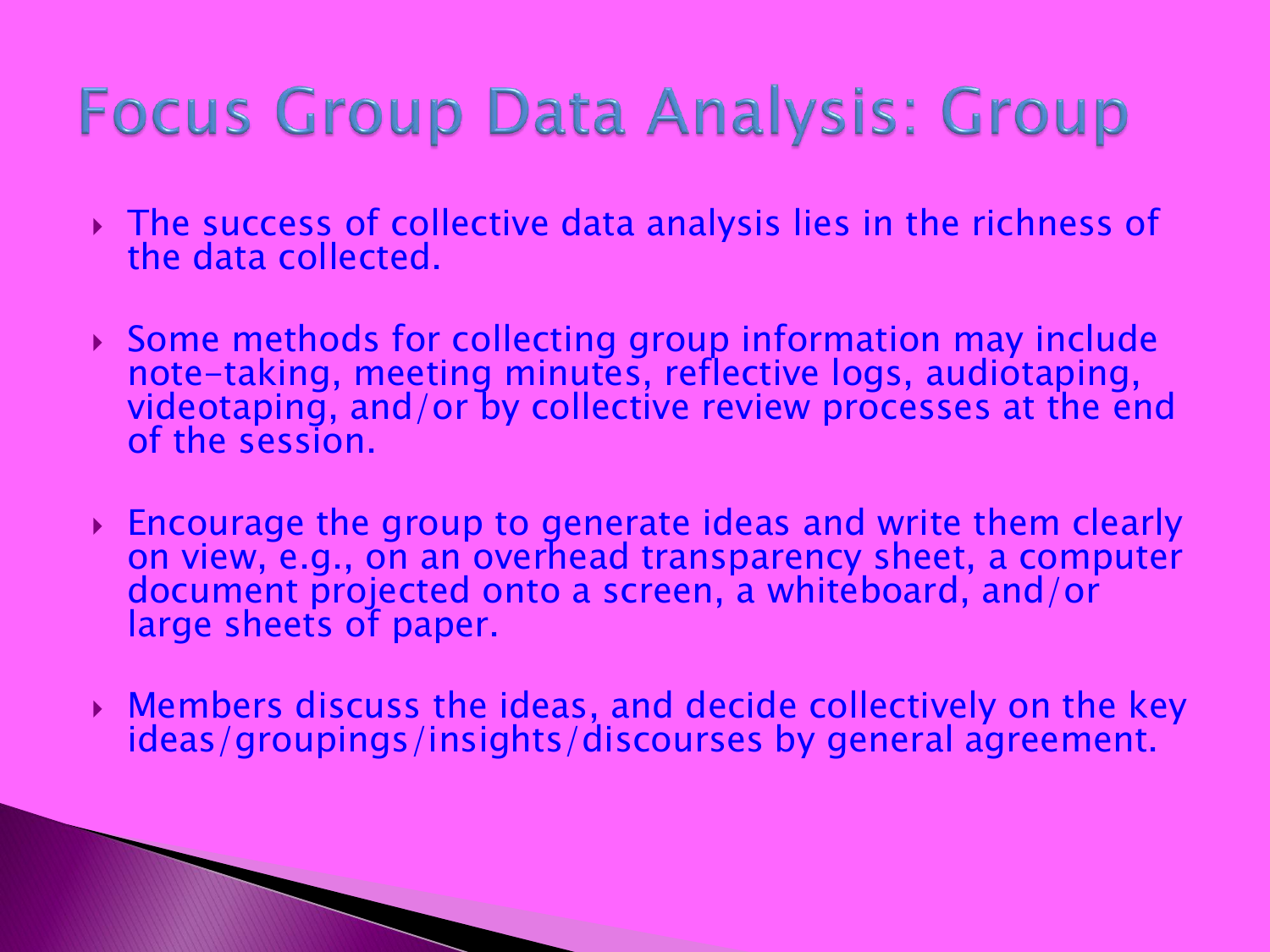#### Interview analysis: An overview

- ▶ How you analyze interviews depends on the amount of data you need to analyze.
- For example, for anything over 50 interviews or so, consider using a qualitative software analysis system, e.g., NUDIST, Ethnograph, Leximancer.
- For manageable amounts of data, you may be able to undertake a manual method, which is computerassisted or completely manual.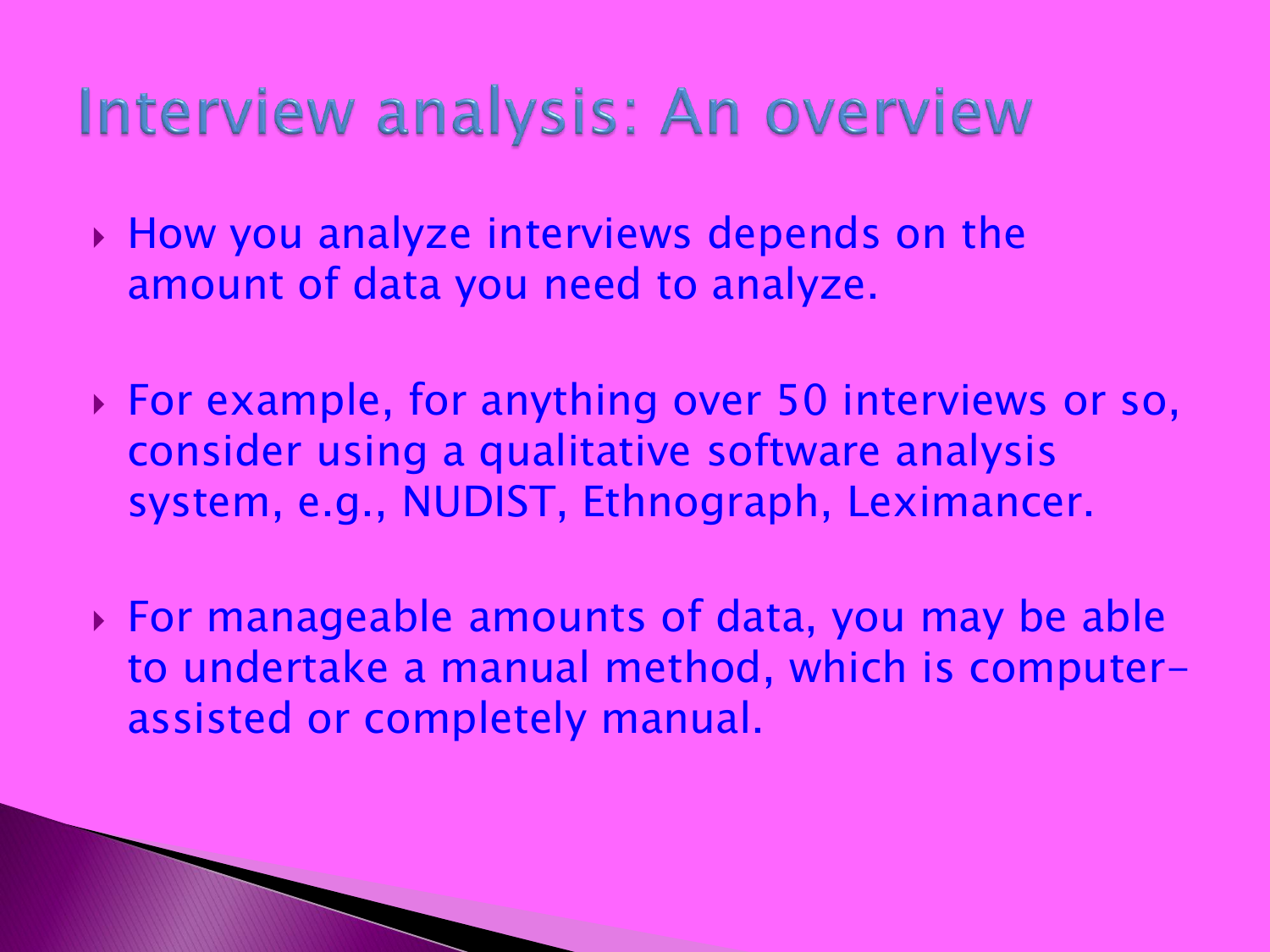### Interview analysis: Computerassisted method

A computer-assisted data analysis method is to:

make a disk copy of the main text to be analyzed, drop off any extraneous details from the copy, read through the text as it scrolls on the computer screen, section the text off under a subheading that is relatively descriptive,

- make connections between themes that are raised in one part of the text and reiterated in another part, collate the themes,
- review the list while asking yourself: "What does this say about the research interest?<sup>'</sup>,
- name and define the themes and describe their components.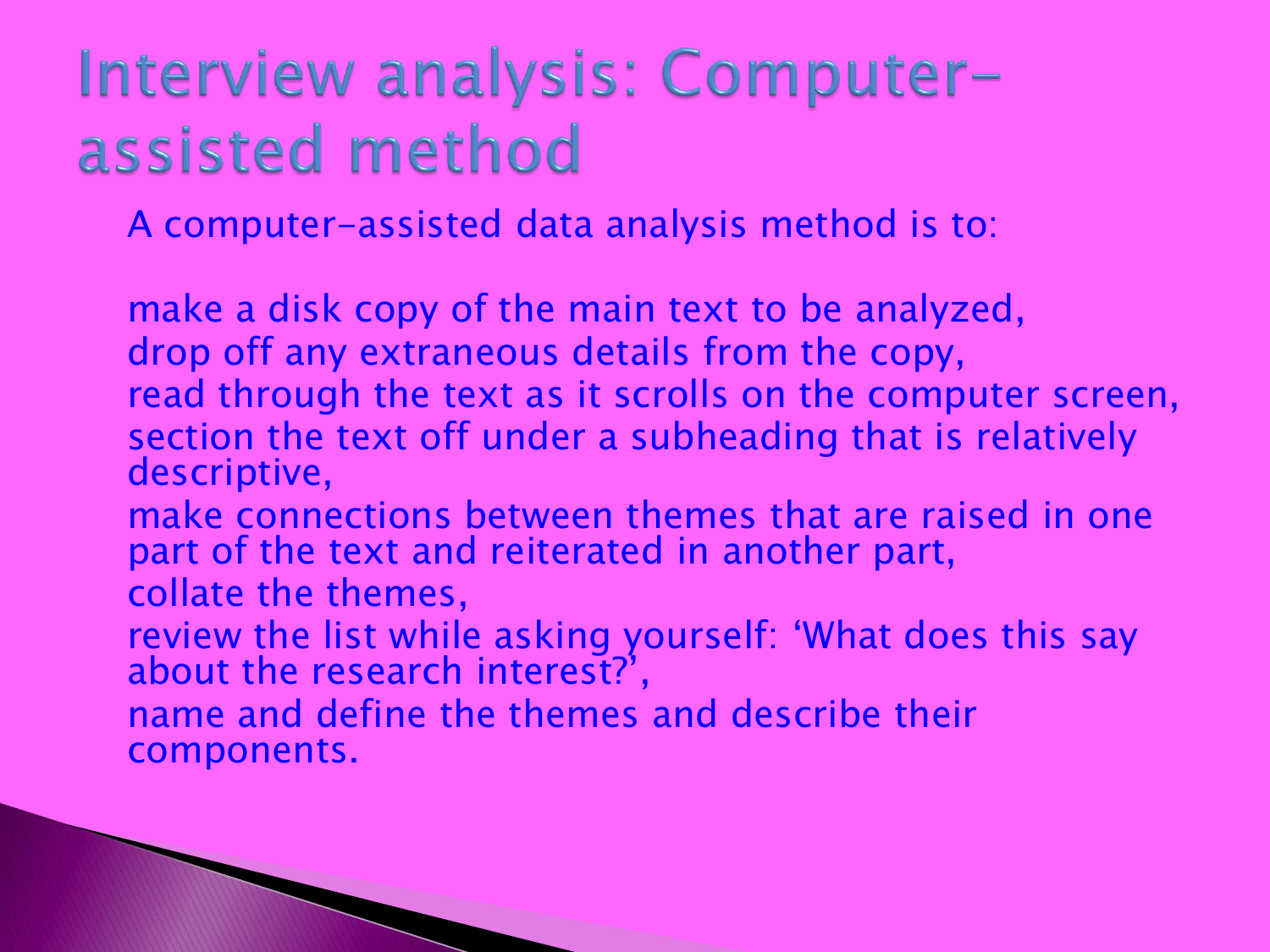#### Interview analysis: Manual method

A manual thematic analysis method is to:

read and re-read the text (audiotaped transcript); make multiple copies of the page-numbered transcripts (ensuring one copy is kept as a guide); keep in mind the research question and/or objectives; isolate (by cutting out or colour coding) any sections of text that appear to be connected to a theme; reduce the 'themes' to a word or two each and list them; and,

collect them into groupings until they cannot be subsumed into other categories/groupings without losing their specialness in relation to the research aims and objectives.